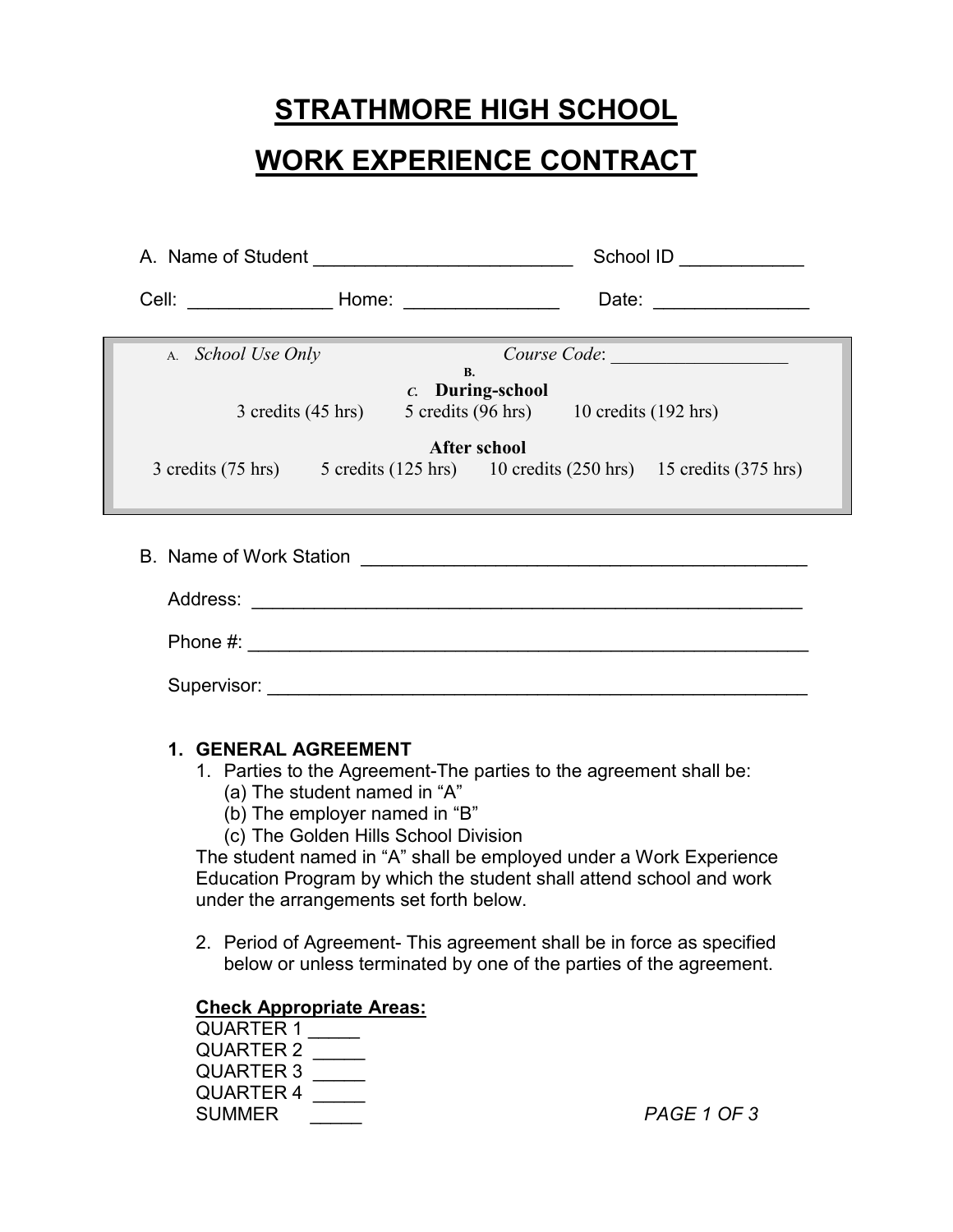## **REGULATIONS**

- 1. A student may work every day of the week. Hours of work are from **7am to 10 pm.** The student must work 62.5 hours for three credits and 125 hours for five credits. Each of the Work Experience 15, 25, 35 courses will be available for 3-10 credits. The maximum number of Work Experience credits a student may count toward a diploma is 15 credits. The maximum of Work Experience and Special Projects combined is 30 credits.
- 2. **REMUNERATION** Students engaged in Work Experience are eligible for remuneration based on their agreement with their employer.

#### 3. **SUPERVISION**:

- a) The direct supervision of the student employed under this agreement is vested in the employer.
- b) The Golden Hills School Division reserves the right to maintain, through the Work Experience Coordinator, or other staff members, contact with this student of this Work Experience position in order to assist in directing the educational aspects of the program.
- 4. **INSURANCE**: Liability Insurance shall be covered by the Golden Hills School Division. Students are covered by Workman's Compensation and are deemed workers of the Government of Alberta. The employer confirms that the student is covered in the same manner as other employees under valid general liability and automobile insurance policies. If coverage under the employer policy cannot be extended to the student due to the terms of the employer's policy of insurance, the employer shall immediately notify the GHSD
- 5. **RELEASE AND DISCLAIMER**: In consideration of the Golden Hills School Division having arranged for Work Experience herein described, it is agreed that the GHSD shall not be liable for any damage, injury or claim whatsoever arising out of any act or omission, of the GHSD or any other party to this agreement. The undersigned student and parent(s) or guardian(s) specifically release the GHSD and its agents and employees with respect to any and all such liability.
- 6. **INDEMNITY**: The undersigned student and parent(s) or guardian(s) agree to indemnify and save harmless the GHSD and its agents and employees with respect to any expenses, costs, or liability whatsoever arising out of any damage or injury occurring in or in connection with the aforesaid employment..
- 7. **WORK EXPERIENCE EVALUATION**: The employer shall be supplied with a standard form for reporting at regular intervals to the Work Experience Coordinator regarding the evaluation of the student. The student must comply with the policies as agreed upon by the students and the Work Experience Coordinator.
- 8. **FULL TIME EMPLOYEE TENURE**: The employer named "B" above agrees that his or her participation in this program, will in no way affect the tenure of any regular full time employee now on staff nor his hiring practices in regard to full time employees.
- 9. **TIME SHEETS**: Time Sheets should be posted at the work site. The student is to hand the time sheet in at the end of each month. They are due by the first school day of the new month. Three credit sections should turn in final time sheet by the 1<sup>st</sup> day of the new quarter. Failure to do so will result in loss of marks. Time sheets must be signed by the supervisor.
- 10. **ABSENTEEISM**: It is the responsibility of the student to advise the supervisor that he/she will not be coming in that day. Poor attendance will NOT be accepted.
- 11.**ALL RECORDS** created together with the employer, student and coordinator are documents subject to the Freedom of Information Act. The employer's file of the student records is kept for a period of one year, at which time they must be destroyed.

\_\_\_\_\_\_\_\_\_\_\_\_\_\_\_\_\_\_\_\_\_\_\_\_\_\_\_\_\_\_\_\_\_ \_\_\_\_\_\_\_\_\_\_\_\_\_\_\_\_\_\_\_\_\_\_\_\_\_\_\_\_\_\_\_\_\_ (Student's signature) (Parent or Guardian's signature)

\_\_\_\_\_\_\_\_\_\_\_\_\_\_\_\_\_\_\_\_\_\_\_\_\_\_\_\_\_\_\_\_\_ \_\_\_\_\_\_\_\_\_\_\_\_\_\_\_\_\_\_\_\_\_\_\_\_\_\_\_\_\_\_\_\_\_

(Employer's signature) (Coordinator's signature)